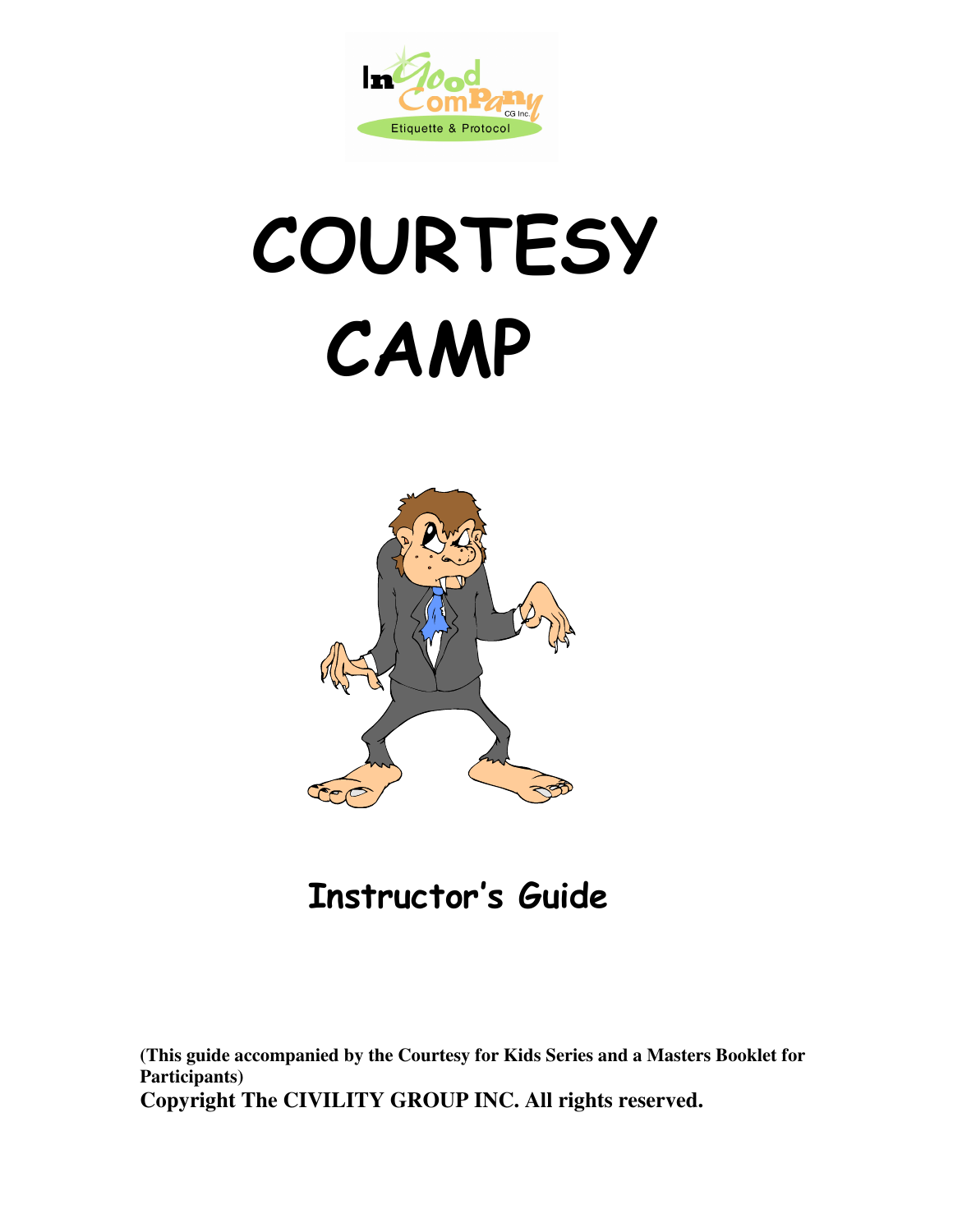## **Table of Contents**

| <b>Instructor Notes</b>                                       | 3         |
|---------------------------------------------------------------|-----------|
| <b>Courtesy Camp Agenda</b>                                   | 4         |
| Day 1 Instructor Notes- On Your Best Behaviour                | $5-9$     |
| Day 2 Instructor Notes- Uncommon Courtesies                   | $10-14$   |
| Day 3 Instructor Notes- Eat, Drink and be Wary                | $15-19$   |
| Day 4 Instructor Notes- Family Life, Strife, and Social Rules | $20 - 23$ |
| Day 5 Instructor Notes- Let's Party                           | 24-27     |
| <b>Sample Certificate</b>                                     | 28        |
| <b>Sample Registration Form</b>                               | 29        |
| <b>List of Typical Parent Questions</b>                       | 30        |
| <b>Sample Scavenger Hunt</b>                                  | 31-34     |
| <b>Sample Parent Letter</b>                                   | 35        |
| <b>Sample Flier</b>                                           | 36        |
| <b>Sample Invoice</b>                                         | 37        |